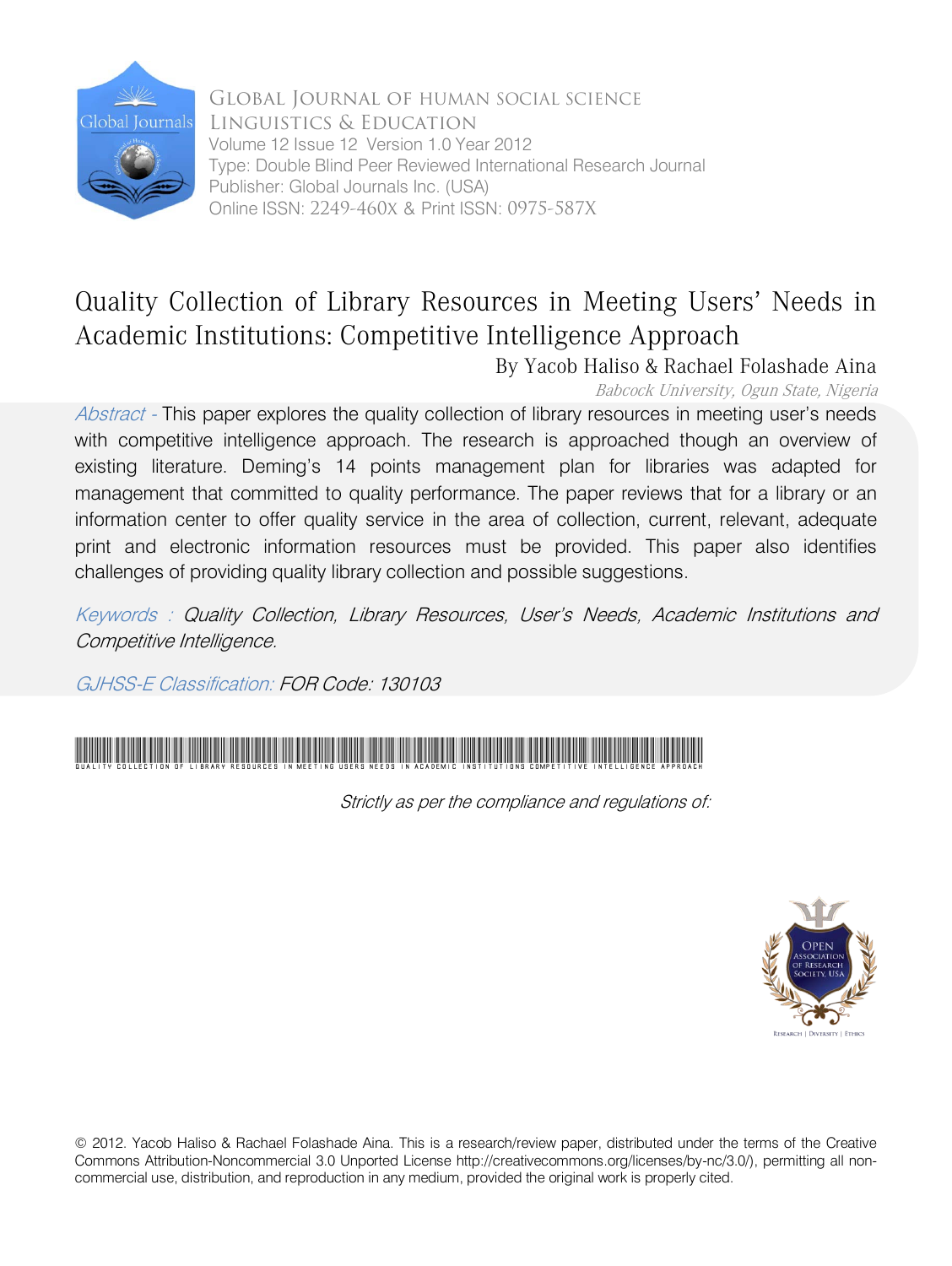## Quality Collection of Library Resources in Meeting Users' Needs in Academic Institutions: Competitive Intelligence Approach

Yacob Haliso <sup>α</sup> & Rachael Folashade Aina <sup>σ</sup>

Abstract - This paper explores the quality collection of library resources in meeting user's needs with competitive intelligence approach. The research is approached though an overview of existing literature. Deming's 14 points management plan for libraries was adapted for management that committed to quality performance. The paper reviews that for a library or an information center to offer quality service in the area of collection, current, relevant, adequate print and electronic information resources must be provided. This paper also identifies challenges of providing quality library collection and possible suggestions.

Keywords : Quality Collection, Library Resources, User's Needs, Academic Institutions and Competitive Intelligence.

#### I. Introduction

ibrary is primarily set up to collect, organize or process, store, preserve and disseminate information resources of any formats to users as library is primarily set up to collect, organize or process, store, preserve and disseminate information resources of any formats to users as quick as possible. Library is not a profit making organization. It is established to support the organization or individual to achieve the stated goals and objectives. The main reason for establishing libraries is to meet both the current and future needs of the users by acquiring relevance, current and quality resources. Library users are satisfied when the library is able to provide quality service. Quality collection of library resources of different formats and services determines the richness of the library together with other facilities such as conducive environment and quality staff. Good collection of textbooks, journals, reference books, online journals, ebooks, internet resources etc in needed in a good library.

Collection development is the process of planning and building a useful and balanced collection of library materials over a period of years, based on an ongoing assessment of the information needs of the library's clientele, analysis of usage statistics, and demographic projections, normally constrained by budgetary limitations. Collection development includes the formulation of selection criteria, planning for resource sharing, and replacement of lost and damaged

Author *σ* : Department of Information Resources Management, Adeleke University, Ede, Osun state, Nigeria. E-mail : folashadeaina@yahoo.com

items, as well as routine selection and deselection decisions. (Online dictionary for library and information science 2004-2010) Adequate balancing of library collection of different formats is a pointer to the quality of library collection. Any library that does not acquire quality information resources cannot satisfy the patrons' needs. It is expected of academic library to have collection development policy that will guide the library towards quality service.

According to Haag (2006), Competitive intelligence is the action of defining, gathering, analyzing, and distributing intelligence about products, customers, competitors and any aspect of the environment needed to support executives and managers in making strategic decisions for an organization. It is very important to note that competitive intelligence is an ethical and legal business practice, as opposed to industrial espionage which is illegal. It focuses on external business environment. Academic libraries need to scan the environment in order to have better understanding of operations from other academic libraries so as to improve in the areas they are lacking behind. Scanning of environment required seeking for appropriate information that will be useful for quality library collation and services. There is a process involved in gathering information, converting it into intelligence and then utilizing this in business decision making. CI professionals emphasize that if the intelligence gathered is not usable (or actionable) then it is not intelligence.

A more focused definition of CI regards it as the organizational function responsible for the early identification of risks and opportunities in the market before they become obvious. Experts also call this process the early signal analysis. This definition focuses attention on the difference between dissemination of widely available factual information (such as market statistics, financial reports, newspaper clippings) performed by functions such as libraries and information centers, and competitive intelligence which is a perspective on developments and events aimed at yielding a competitive edge (Gilad, 2008)

In every institution of higher learning, there is a need to use competitive intelligence approach in academic libraries for quality collection. University libraries from federal, state and private should scan their environment to get the necessary information that will be

Author α : Department of Information Resources Management, Babcock University, Ogun State, Nigeria.

E-mails : halisoy@babcock.edu.ng, masfjeb@yahoo.com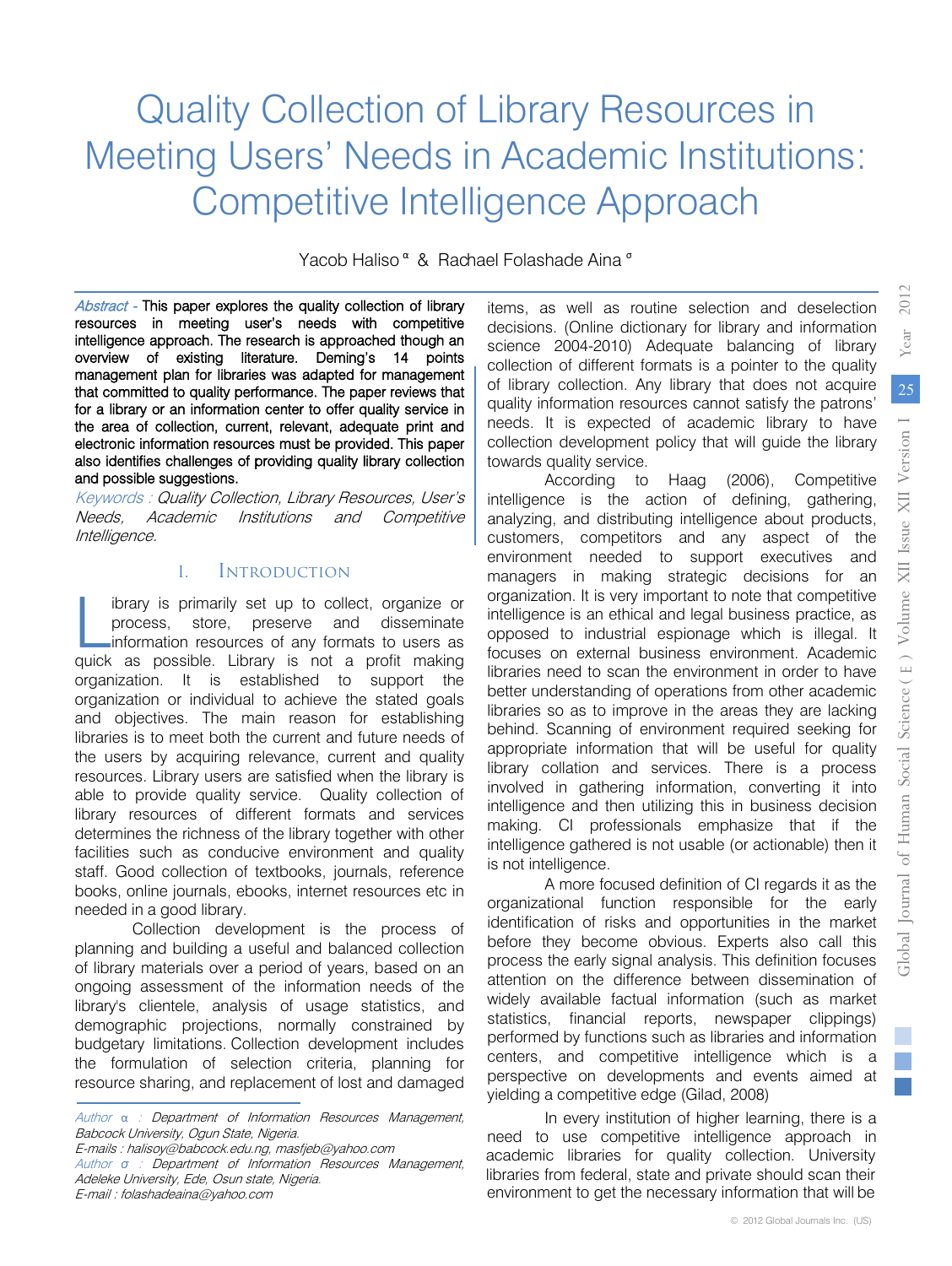useful in improving their library collections and services. Though libraries are not profit making oriented but the quality of their collections and services contribute immensely to research and development of the nation.

All over the world, academic libraries play vital roles in education. They are responsible for acquisition of library resources in printed and non- print formats, processing, storing, preserving and disseminating these resources to users at the right time. Society and academic communities expect quality services and collection from libraries for teaching, research and development. It was generally observed in Nigeria that many academic library services and collections were not quality enough to meet users' needs. This was as a result of insufficient funding; shortage of qualified staff and ICTs infrastructure. Based on this observation, this paper tends to explore the quality of library collection in meeting users' needs in the angle of competitive intelligence.

The main tours of this paper cover:

- 1. The importance of library quality collection in meeting the users' needs;
- 2. The competitive approach in the academic library for quality services;
- 3. The impact of information resources development policy in providing quality library collection to users; and
- 4. The possible challenges of quality library services and collection in academic libraries.

A literature survey was undertaken to determine the importance of quality collection in meeting library users' needs and collection development police as a plan of action for quality library services. Deming's 14 points management plan for libraries was adapted for management that committed to quality performance.

#### II. The Concept of Library Collection **DEVELOPMENT**

Collection development can be described as the ways of building up and improving upon a library's information resources. Library collection is the peak of a library. It is the barometer for which one can measure the richness of a library or information center. Olaojo and Akewukekere (2006) cited in Owolabi and Akintola (nd) defined collection development as a process of selecting, ordering and payment of information materials for the use of the users in the library. Based on this, collection development helps to enhance the assemblage and provision of a variety of information materials to meet the desperate need of library users. Nnadozie (2006) opined that collection development is a planned, continuous and cost effective acquisition of quality and relevant materials to meet the needs of the users and objectives of the university libraries.

Commenting on the importance in Nigerian university libraries, Olanlokun and Adekanye (2005) submitted that collection development is an important aspect of library service that can promote libraries. They went on to say that university libraries need to rise up to their responsibility by providing materials capable of supporting teaching, learning and research, and also for community services. Collection development is the vehicle through which library activities can be measured by the users. It is also important to note that the strength and the weakness of a library collection can be measured or determined by its collection

#### III. Quality Collection of Library Resource in Meeting Users' Needs

The library collection is said to be quality when the collection of the library resources are current, relevant in meeting the various needs of library patrons. It is the expectation of the society that the library should provide all forms of information materials that will meet their needs. Libraries play vital roles in research and development. No individuals, organizations, comm. unities or nations can survive without information, the reasons being that information has become a critical resource for survival of humanities. The library is the nerve center of academic activities in universities and is a depository of knowledge, with varied and useful information stored in different kinds of materials, each of which has its unique way of handling. University libraries must help reach the academic goals of their parent institutions and this can be achieved through adequate library collections. Chukwu (1998) cited in Owolabi and Akintola (nd) maintains that the major indicator of a good library is the quality and quantity of its collections. It is necessary for university libraries in Nigeria and elsewhere to acquire current and relevant information resources necessary for sustaining the teaching, learning, and research activities that universities are known for.

Materials should meet high standards of quality in content, expression, and format. On the other hand, the selector should not hesitate to acquire a low quality book that will be read in preference to a superior book that will not be read. The quality of materials must be related to the other two basic standards of selection, which are purpose and need. The library performs a variety of roles, which in turn demands a variety of materials. (Olaojo & Akewukereke, 2006) The collection of reading materials for instance in public libraries needs to be more quality to make people love to reads. Many people depending on public library to have reading materials such as books that they are unable to have it. The collections of public libraries in very poor condition, the main factors that contribute to this situation are the lack of priority by the authorities and insufficient of funds to support public libraries (Utusan Malaysia, 2006) cited in Zakaria (2009). Ogundipe (2005) added that priorities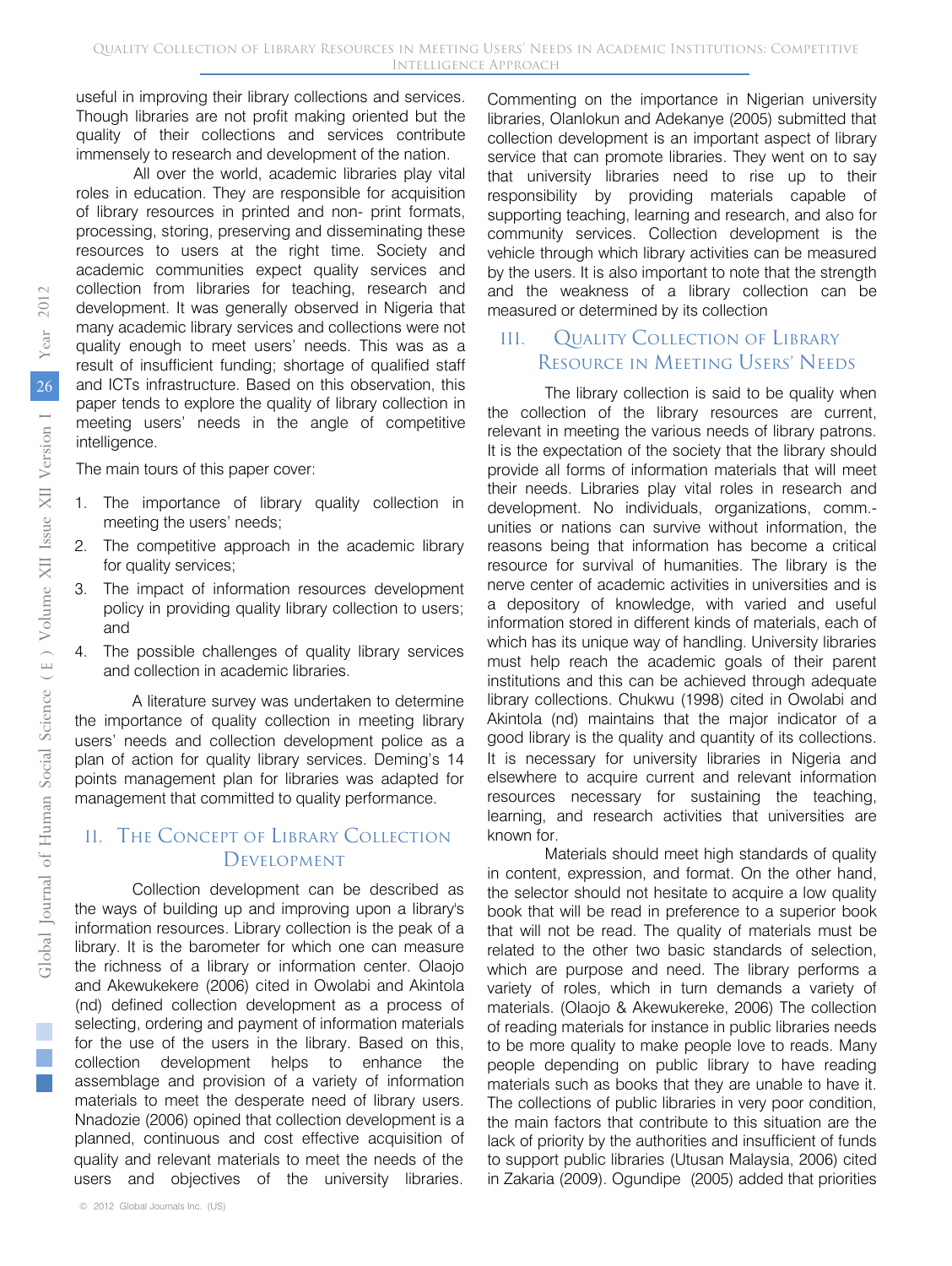2012

given to libraries in the local development process is not high in completion with such other basic as portable water, electricity, good road mentioned but few. Any academic institution that does not give library priority with other necessary facilities may not be able to produce excellent students that will compete favourably with their counterpart within and outside the country.

New ways to conceive of and measure quality in libraries are needed--and alternate approaches emerge in the business sector where organizations are increasingly evaluated in terms of their service quality. The primary focus of a library is service, and service quality is the most studied topic in marketing research during the past decade. A repeated theme in the marketing literature is that service quality, as perceived by consumers, is a function of what customers expect and how well the firm performs in providing the service (Danuta, 1997). It should be noted that any academic library that provides quality and relevant information materials will keep the users and they will continually using the library. This makes library users to have good perception about library services.

#### IV. Information Recourses Development Policy

According to Olaojo and Akewukereke (2006) a collection development policy establishes ground rules for planning, budgeting, selecting, and acquiring library materials. This document provides a framework for coordinated collection development programme throughout the university libraries. In addition, this policy helps the library to serve the academic community. It assists bibliographers in making not only routine selections, but also approval of plan profiles and gift acceptance decisions. With common terminology and collection standards, bibliographers can work with greater consistency towards defined goals. The standard processes to be considered include selection, scope of collecting, and replacement of missing but useful materials and worn-out materials. According to Eguavon and Ochai (2002), collection development is a planned, systematic development of a collection based on the objectives of the library.

Ikem (1995) cited in Olaojo and Akewukereke (2006) opined that collection development policy is the vehicle through which the library achieves the goals of its readers' services. Proper budgeting (in line with the collection development policy) and its careful operation are vital to the success of library service activities. It should be used as a planning and monitoring instrument. Just as no group of activities can succeed without proper planning, so also the activities of meeting users' needs cannot succeed without proper policies and monitoring. It is very important for library and information center to have a robust collection development policy that will enhance quality in library and information services.

#### V. User Education and Creating Awareness of New Arrival

User education is a way of training library users on how to effectively utilize the library materials. Having acquired library materials of different formats, it is very important to train users of library on how to access those materials both printed and non-printed resources. Training of library users can take different forms such as library orientation, one credit unit course on the use of library, conduct seminar/ workshop, etc When library users are taught on library use, information materials acquire would be properly used.

E-Library User Educational Module is an elearning package about new computer technologies, explained in a very simple and accessible manner. Participants will be taken through the essentials of using computerized catalogue systems in libraries, databases, virtual libraries, and the Internet or web-page design. Through presentations, explanations and quizzes, participants will have the opportunity to make their first step into the digital information world. (UNESCO, 2005) According to Ode and Omokaro (2007), the 'library instruction' helps to widen the educational horizon of library users as it exposes them to other areas of study, which are far remote from their areas of disciplines. Furthermore, the library instruction grants the users intellectual freedom because the knowledge they acquire expose them to have free access to all information resources that they may require.

Creating awareness of new arrival is the process of informing the library users of newly information materials of different formats acquired by the library. This service can take the form of displaying of those materials, sending memo to faculty, or emails to respective library users

#### VI. Theoretical Framework on Quality Library Services: Quality Management Model for LIbrary

In 1950s, Dr W. Edwards Deming used his own quality methods to help Japan move into the global competitive marketplace. It is Deming and Joseph M. Juran who are generally recognized as the two primary thinkers in the quality management community, Deming for his belief that a company or organization can achieve a quality framework through a radical organizational transformation, and Juran in his theory that organizations can be managed for quality. In the Juran approach to quality management, three conditions must apply: commitments and action from top management, training in Total Quality Management (TQM), and quality improvements at an unprecedented rate. (Capezio & Morehoude 1995) cited in Clair (2000)

In order for academic libraries to provide relevant and quality information resources to support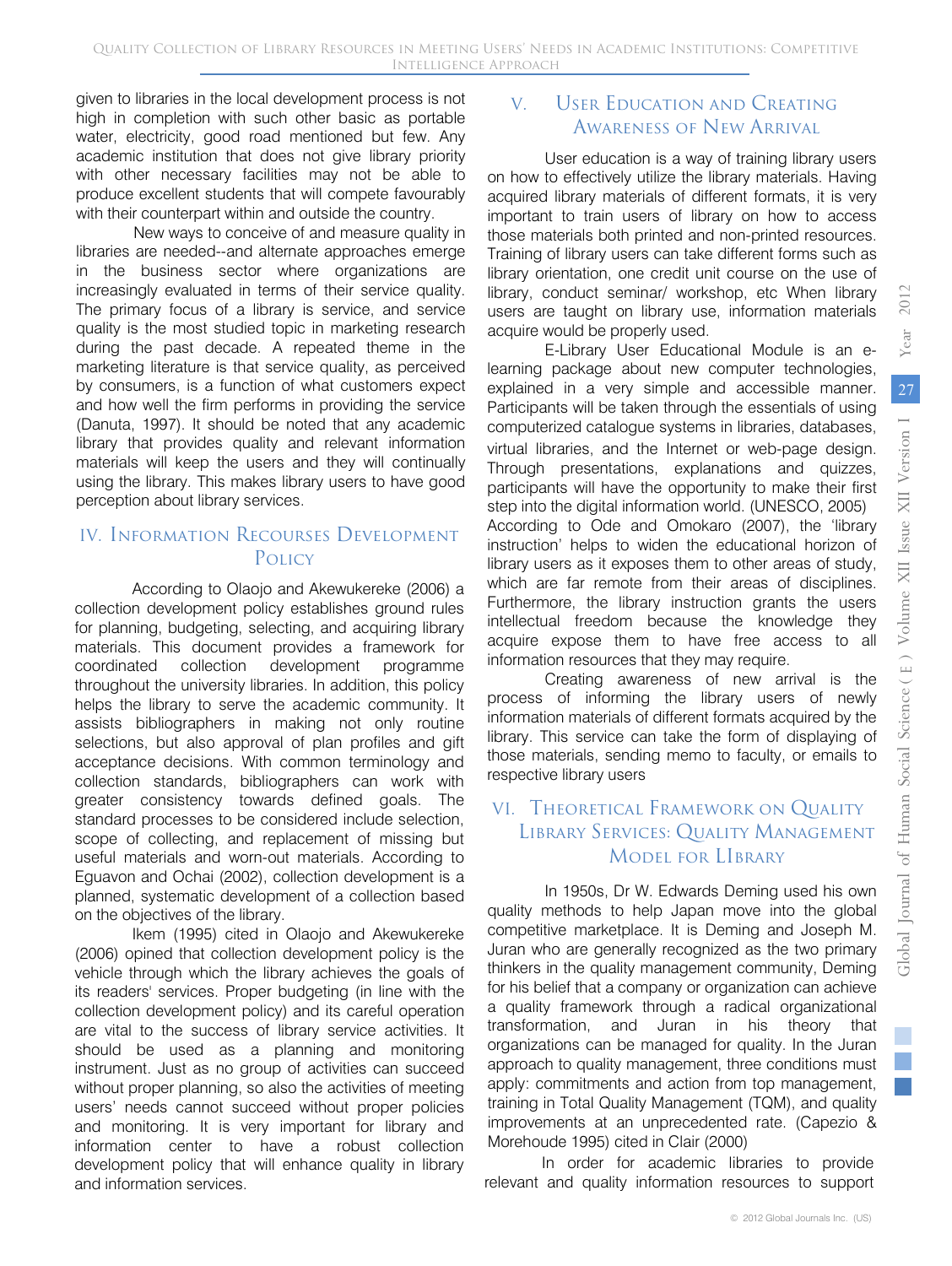universities' curriculum, the concept of quality management must be established. In line with this, this paper adapts Deming's 14 points management plan for libraries. It is expected that every academic libraries should have mission statement. When there is no clear mission statement, staff, users and organizational management will not have a clear picture of the roles of academic libraries in institution of higher learning. Therefore Deming's 14 point adapted for libraries are summarized by Clair (2000) as follow:

- 1. Establish constancy of purpose for service improvement. Libraries should avoid short-term 'band-aid' solutions to quality problems. Instead, long-term planning at the board administrative levels must consider how quality service delivery can best be achieved
- 2. Adopt the new quality philosophy. Those who work in the libraries must adopt a philosophy in which negativism and poor service are all acceptable. Unhappy patrons not only cease visiting libraries (which reduces the need for staff), but also resist tax hikes and avoid making financial contribution to support the library.
- 3. Cease dependence upon mass inspection. Continuous improvement – not quality assurance- is the key to excellent service. With a quality assurance approach, staff members will assume their errors will be detected by others, and thus may underemphasize the importance of doing things right the first time. Quality breakdown are more difficult to fix after than before the fact.
- 4. End the practice of awarding vendor business based on price alone. Rather than constantly searching for cheaper supplies, long-term relationships should be established with the vendor. For example, when choosing a CD-ROM service, more than price should be considered. The capabilities of the system and service support will be important to the librarian.
- Improve constantly and forever very system of service. Total Quality Management is not a one-time effort, not even something that is ever accomplished. Instead, it is a journey. Once this journey is embarked upon management is obligated to continually improve the library. Because of the high level of interdependency among organizational members in a library, a team approach is require for making decision about quality improvements.
- Institute training procedures. Staff members often learn their jobs from colleagues who were improperly trained themselves. When this occurs, new members cannot adequately perform. Instead, organization members should receive proper training through activities such as in-services, professional conferences, and continuing education.
- 7. Adopt and institute leadership. Managers should go beyond telling employees what to do and actually led by example. Leadership means discovery and removing barriers that prevent individual from taking pride in their work.
- 8. Drive out fear so that everyone can work effectively. Library Staff members must feel ensure if quality is to improve. They must be able to ask questions, report quality problems, and take a firm position on necessary improvement without fear of reprisal.
- 9. Break down barriers between departments. One department's goals can interfere with another's. Therefore, departments must be able to communicate with each other. Departmentalism must be replaced by identification with the mission of the entire library.
- 10. Eliminate slogans, exhortations, and targets for the workplace. Management slogans ('such as if it's worth doing, it's worth doing right') can breed resentment among staff members as these messages (erroneously) imply that improvement will follow increased effort on their part
- 11. Eliminate numerical quotas, including managementby-objective. Work standards place a cap on productivity, since very few will be motivated to produce beyond the expected level. Moreover, numeric quotas do no focus on quality issues. In fact, Deming feels that the emphasis on numbers by American Management impedes quality improvement more than any other single factor.
- 12. Remove barriers that rob people of pride in workmanship. Barriers such as outdated equipment, substandard materials, and authoritarian managers stand in the way of quality improvement. Annual ratings and merit pay heighten conflict and competition. The humanity of the workforce must be fostered through true delegation and autonomy-not through pseudo-participation.
- 13. Institute a vigorous program of education and selfimprovement for everyone. Management, professionals, and nonprofessional staff members should be continually educated. People are important assets, and they must acquire new knowledge and skills to keep up with changing technology and advance in the field of librarianship.
- 14. Create a new structure that put everybody in the organization to work accomplishing the transformation. Administrators must communicate a new vision for the library. They should be accessible to organization members and provide a structure in which people can contribute to the quality mission.

From the above Deming's 14-points management plan adapted for libraries, it is very important for every academic library that aims at providing quality and relevant information resources to users should take note of these critical points. It is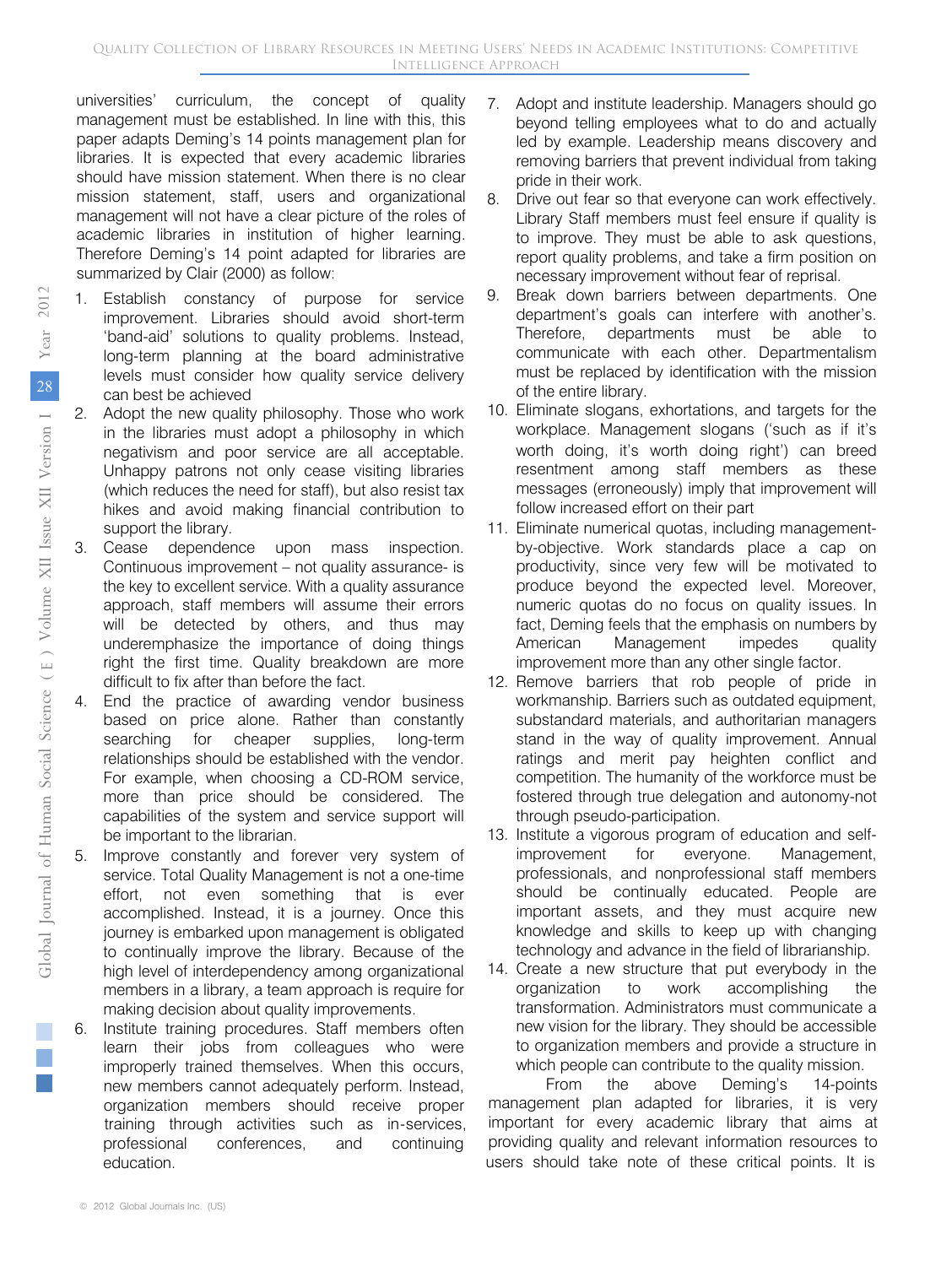2012

Year

Glo

expected that academic library should have mission statement that gear towards quality service delivery. They should adapt the new philosophy of quality. There should be continuous improvement in acquisition of library information materials. Libraries should institute training procedures both for the staff and the library patrons for effectivene and efficient services. The management style to adopt should be favourable to staff at all level. Teamwork spirit should be encouraged, and there should not be barriers among departments. Management should put everybody in the library to work to accomplish the transformation

#### VII. Relevance of Theoretical Model to **THIS STUDY**

Libraries are not profit orientated establishments; yet competitive intelligence approach can still be used in order to offer quality services as well as competing favourably among other academic libraries. Any library that desire to provide quality collection need to consider Deming's 14-points discussed above. Quality collection of library resources involves acquisition of relevant and current materials in different format. Library collections consist of prints and non-print materials such as books, reference materials, serials like journals or magazines, audio and video materials CD-ROM, electronic resources, internet resources and others. The library administration needs to setup the library system that will gear towards quality philosophy and meeting users' needs. Academic library users are students, faculty, staff community members and visitors. There is need for creating library awareness and user education programme. From Deming's 14 points theoretical frame work adapted for libraries, academic libraries in Nigeria would be able to offer quality service and thereby improve the quality of her graduates. This conceptual model can be derived.

#### VIII. Quality Collection of Library RESOURCES: A COMPETITIVE APPROACH

Competitive intelligence (CI) has become a necessary activity in business. It compels companies and institutions to look beyond internal business activities and to integrate events in the external environment into the information picture of a company on an ongoing basis – not once a year! Different to knowledge management and other information management tools, CI provides focus to the information management activity in companies, attempts to make sense from available information and interprets information to make it actionable for use in strategic decision making. It presupposes a human role – information is turned into intelligence through a process of interpretation. According to McGonagle and Vella (1990), cited in Muller, (2003)

CI can assist business leaders to make better decisions than their competitors. Areas where CI can provide a competitive advantage include:

- i. competitive activities, for example mergers and acquisitions;
- ii. marketing planning, for example new product development;
- iii. regulatory issues, for example the impact of new legislation on the business; and
- iv. customer activities, for changing needs and preferences;

In order for academic libraries to meet the information needs of their users, they have to know their information needs and provide it in a manner that meets their perceptions and their expectations.

According to Clair (2000) quality management is a combination of process, technique, and management style put together with a commitment to an ongoing effort that establishes quality management as the basis for all process decisions in the organization. These elements then came together to form an information services culture, build on an unwavering commitment to customer satisfaction, that utilizes a wide spectrum of quality – focused management procedures and policies, leading to continuous improvement and the provision of the highest level of excellence in information products, services and consultations.

Competitive intelligence tends to involve gathering information about outside environment in order to plan for the future of your own company and products/services (Calof, 2001) cited in Langton (2005) Diversity of library resources collection and competitive intelligence approach

In Nigeria, there are twenty seven (27) federal universities, thirty seven (37) state universities and forty one (41) private universities. How can libraries in private, state or federal government universities compete favourably with one another? Here comes the issue of competitive intelligence. Competitive intelligence has become increasingly important for organizations both in private and a public sector because of intensity of competition has increased in recent years. Any library that provides quality information resources that are adequate, current and relevant will probably meet the information needs of its users. Information resources come in different formats, any academic library that collects information materials in divert formats based on users' needs will defiantly meet the needs of its patrons. Particular information can be documented in hard copy, tape, CD-ROM and electronic formats. This gives the library users the opportunity to use the one that is convenient for them. The library should organize schedule of watching educative documentary films.

Organizations use competitive intelligence to compare themselves to other organizations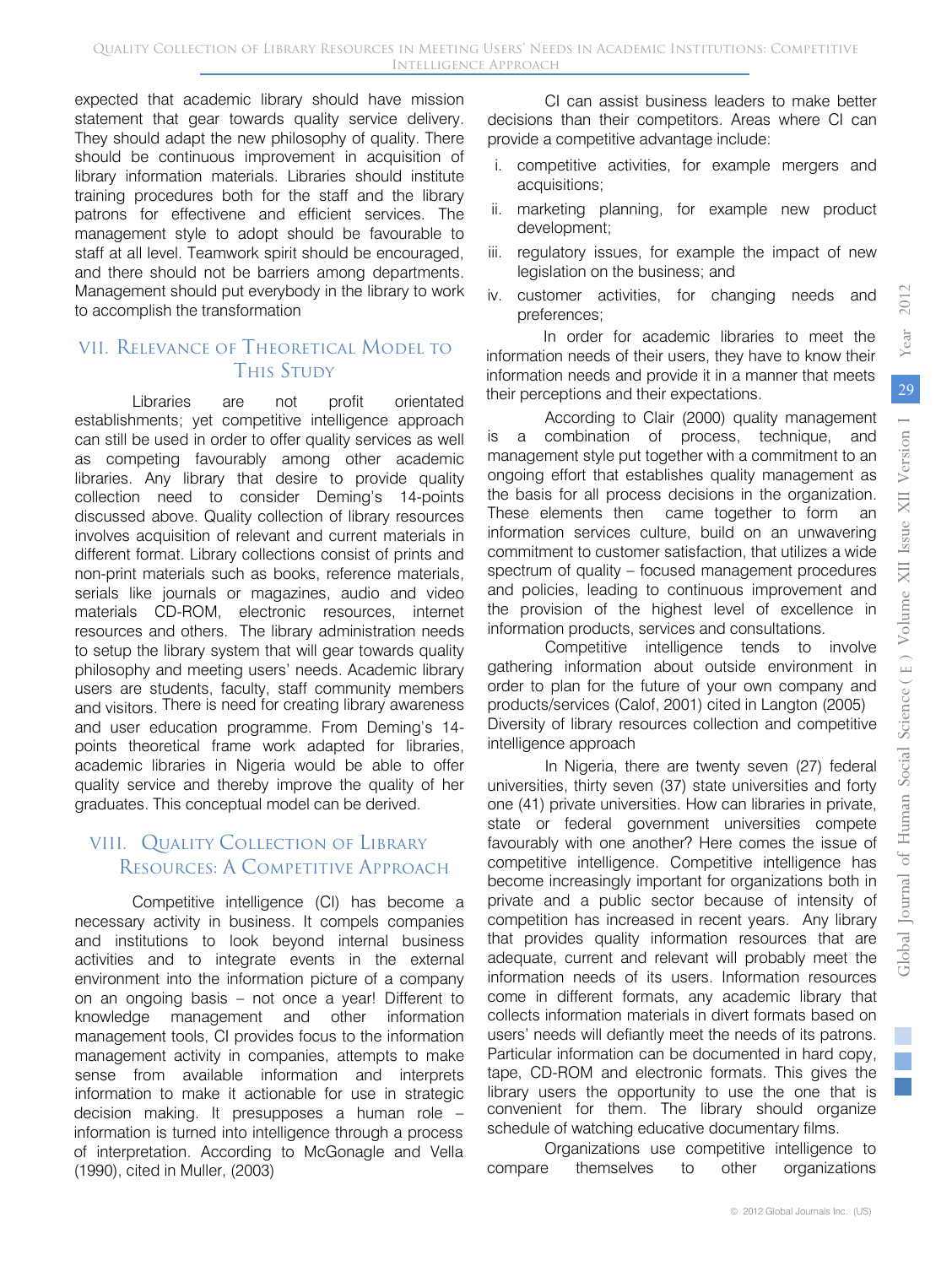("competitive benchmarking"), to identify risks and opportunities in their markets, and to pressure-test their plans against market response (war gaming), which enable them to make informed decisions. Most firms today realize the importance of knowing what their competitors are doing and how the industry is changing, and the information gathered allows organizations to realize their strengths and weaknesses. Academic libraries in federal universities, state and private universities should be able to compete favourably among one another. They should identify their weakness and opportunities. They should explore the opportunity and seek for information among their counterparts to improve the library services and thereby provide quality information materials to meet the library users' needs.

There is need for libraries in academic institutions to acquire information materials in variety of formats such as textbooks, serials, references materials, CD-ROMs, films, cassettes, databases, grey literature, audio, video, ephemerals, recreational materials, children materials, and all other information resources that will be useful to users. Any library or information center that acquires the needed materials will retain its users and has good perception of its services by users. Environmental scanning and library administration decision making

Environmental scanning involves looking at information and looking for information from similar libraries to see their collection and provision of information resources. According to Morrison, (1992) the ability of management to adapt to the rapidly changing external environment is a yardstick for successful management. This calls for academic libraries administrators to seek for information from other similar libraries and use this information to their competitive advantage for quality collections of information resources in their libraries. Environmental scanning is a methods that will enable the administration to understand the external environment and the inter association of its various sections as well as the ability to translate this understanding into the organizations planning and decision making process.

Choo, (2002) cited in Langton (2005) submitted that environmental scanning casts an even wider net and analyses information about every sectors of the external environment that can help management to plan for the organization's future. Scanning covers not only competitors, suppliers and customers, but also includes technology, economic conditions and political regulatory environment.

Challenges of quality management and relevant collection of library resources and possible suggestions Libraries challenges are those constraints that hinder libraries at all levels from providing adequate and quality services to the users. Inadequate funding is the major challenge of libraries in developing countries especially in Nigeria. This made the libraries to have few current

books, journals, and other reading resources. Many libraries have no e-mail, fax, telephone and computer based services. The inability of the Nigeria government to stock libraries with relevant books `and journals particularly in the academic institutions has a great implication for learning, teaching, research and development. This has led to conscientious efforts made on the part of the Nigerian government to come up with virtual library initiatives and other relevant information and communication technology policies to provide higher institutions access to relevant and current information resources. Deming also identified seven deadly diseases that can spell doom to quality improvement in an information centre as follow:

- 1. Lack of constancy of purpose
- 2. Emphasis on short-term profits
- 3. Evaluation by performance, merit rating, or annual review of performance
- 4. Mobility of management
- 5. Running a company on visible figures alone
- 6. Excessive medical costs
- 7. Excessive costs of warranty, fueled by lawyers who work for contingency fees
- "A Lesser Category of Obstacles" includes
- 1. Neglecting long-range planning
- 2. Relying on technology to solve problems
- 3. Seeking examples to follow rather than developing solutions
- 4. Excuses, such as "our problems are different"
- 5. Obsolescence in school that management skill can be taught in classes
- 6. Reliance on quality control departments rather than management, supervisors, managers of purchasing, and production workers
- 7. Placing blame on workforces who are only responsible for 15% of mistakes where the system desired by management is responsible for 85% of the unintended consequences
- 8. Relying on quality inspection rather than improving product quality

Despite the roles of academic libraries in the society and in national development, the above challenges can be of quality library services can be reduced if not totally eradicated by the following suggestions:

- 1. Governments and parent organizations should make libraries and information resources center as part of their priorities.
- 2. Libraries budgetary allocation should be increased in order to meet the needs of libraries patrons. Library's management should take a drastic measure to attain quality in all ramifications.
- 3. Theme work spirit must be promoted. Robust collection development policy must be established in line with the library mission statement to provide quality services.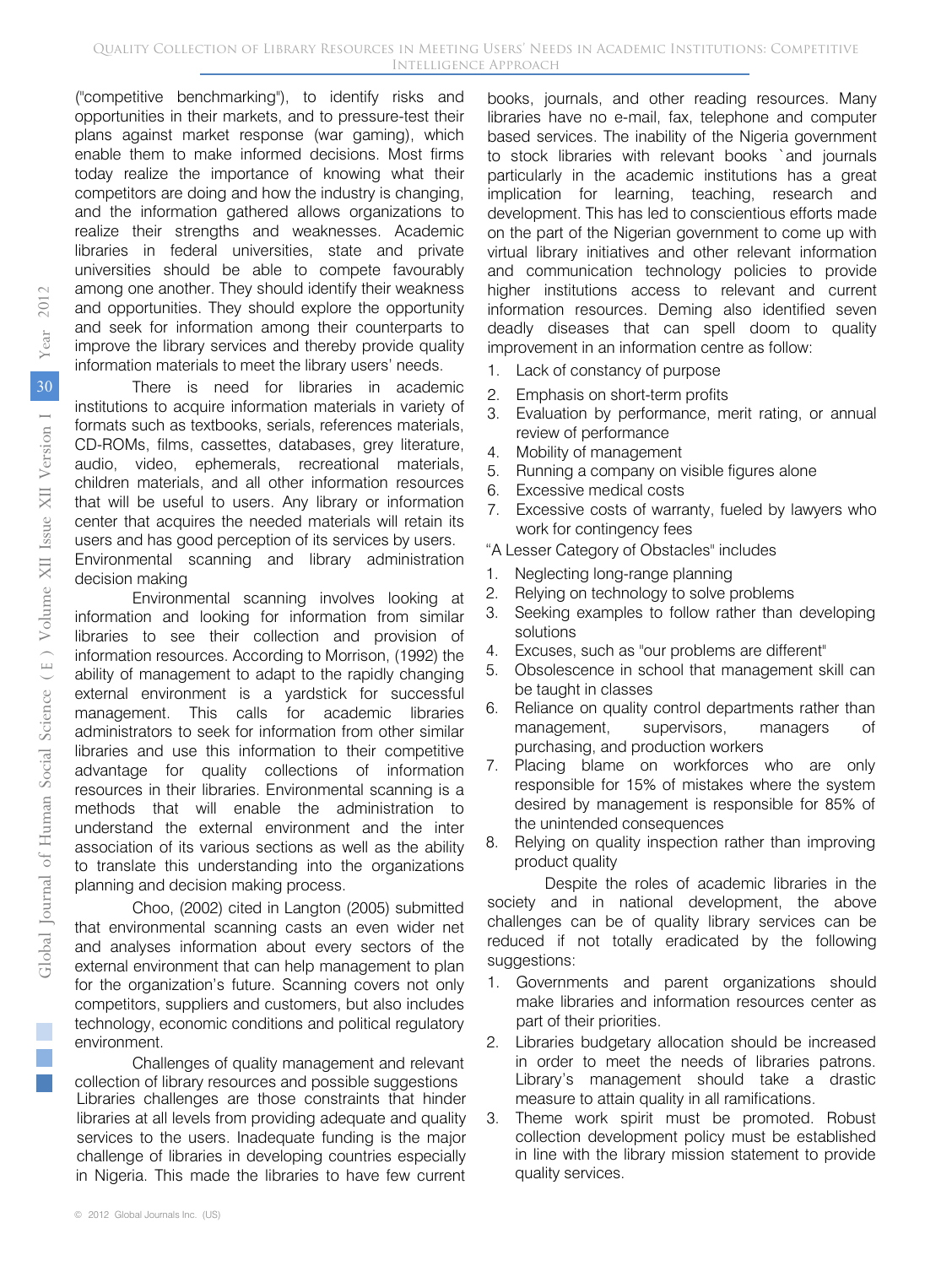2012

- 4. The seven deadly diseases identified by Deming that can doom quality improvement in libraries an information centres should avoided.
- 5. Governments and parent organizations should invest more in the provision of internet and ultra modern library facilities.
- 6. All the appropriate databases and information resources that are relevant and current should be acquired.
- 7. The system should be in place to facilitate effective use of library resources acquired.
- 8. Deming 14 points management plan for library should be adapted

#### IX. Conclusion

In conclusion, library is primary set up to acquire, organize, store, preserve and disseminate information resources to users as soon as possible in meeting their information needs. Quality library collection is the setting of high standard of information resources and services that are relevant and capable of meeting library users' information needs. Information resources come in different formats, such as printed like textbooks, journals, encyclopedia, newspapers, dictionaries, and others, non print information materials such as CD-ROM, electronic databases, electronic books, audio, video, and others. Academic library that offers quality library services will properly meet the information needs of its users. The competitive approach in providing quality services in academic libraries is the ability to seek information from other counterpart's libraries and make use of this information to provide quality services and be in better position than others.

#### References Références Referencias

- 1. Clair, G. (2000) Total quality management in information services. London, Bowker Saul. pp181-185
- 2. Capezio, P. and Morehouse, D. (1995) Taking the mystery out of TQM: a practical guide to total quality management, 2nd edn. Franklin Lakes, NJ: Career Press
- 3. Chukwu, O.C. (1988). The Role of the library in the accreditation of academic programme in Nigeria polytechnics: Need to improve standards though better funding. A paper presented at a Seminar on Standards of Library Services in Nigeria held at Yaba College of Technology, 19th-21st December.
- 4. Danuta, A. (1997) SERVQUAL: Measuring Service Quality in Academic Libraries. Retrieved November, 2011 from http://www.arl.org/bm~doc/servqual-2.pdf
- 5. Deming, W. E. (Nd) Key principles of management. Wikipedia, the free encyclopedia. Retrieved October, 2010 from http://en.wikipedia.org/wiki/ http://en.wikipedia.org/wiki/W.\_Edwards\_Deming
- 6. Eguavoen, E. O. L, Madu, E. C., and Darisu, M. B. (2002).Collection Development, Information, Science and Technology for library Schools in Africa. Ibadan - Celeman, 2002 pp 122-138.
- 7. Gilad, Ben. "The Future of Competitive Intelligence: Contest for the Profession's Soul", Competitive Intelligence Magazine, 2008, 11(5), 22 Retrieved November, 2011 from http://en.wikipedia.org/ wiki/Competitive\_intelligence
- 8. Haag, Stephen. Management Information Systems for the Information Age. Third Edition. McGraw-Hill Ryerson, 2006. Retrieved November, 2011 from http://en.wikipedia.org/wiki/Competitive\_intelligence
- 9. Ikem, J. E. (1995). Managing Reader's Services in a period of Financial Scarcity. Nigerian Library and Information Science Review, 12-13, p. 46-69.
- 10. Langton, A. (2005) The role of information management in environmental scanning and competitive intelligence: An integrated process model
- 11. Morrison, J.L. (1992) Environmental scanning. Retrieved December (2010) from http://edutech wiki. unige.ch/en/Environmental\_scanning
- 12. Muller, M. (2003). Key activities on competitive intelligence (3). South African Journal of Management Vol.5 (3) September 2003, p
- 13. National Universities Commission (2010) List of Nigerian Universities and Years Founded. Retrieved October, 2010 http://www.nuc.edu.ng/pages/ universities.asp
- 14. Nnadozie, A.C. (2006). Collection development activities in selected academic Libraries in Nigeria. Nigerbibilios 17 (1-2):22-27.
- 15. Ode,E. O. and Ompkaro, D. A. (2007) Basic principles and practice of librarianship. PSG-Franc publications. p 116
- 16. Ogundipe, O.O (2005) The librarianship of developing Countries: The librarianship of diminished resources. Lagos, Ikofa Press Limited. P 38
- 17. Olalokun, S.O., & Adekanye, E.A. (2 005). Collection development in an unstable economy: A case study of the University of Lagos Library. African Journal of Library and Information Science 15 (2):144-148.
- 18. Owolabi and Akintola (nd). A Survey of Collection Development Activities in Nigerian University Libraries. Retrived November, 2010 from http://unllib.unl.edu/LPP/PNLA%20Quarterly/owolabi -akintola74-4.htm
- 19. UNESCO (2005) E-Library User Education Module. retrieved December, 2010 from http://portal.unesco. org/ci/en/ev.php-URL\_ID=12683&URL\_DO=DO\_T OPIC&URL\_SECTION=201.html
- 20. Zakaria et al (2009) Service Quality in Sungai Petani Public Library: Malaysian Evidence. Canadian Social Science Vol.5 No.6 2009 49-59. Retrieved November, 2010 from http://cscanada.net/index. php/css/article/viewFile/1163/pdf\_51